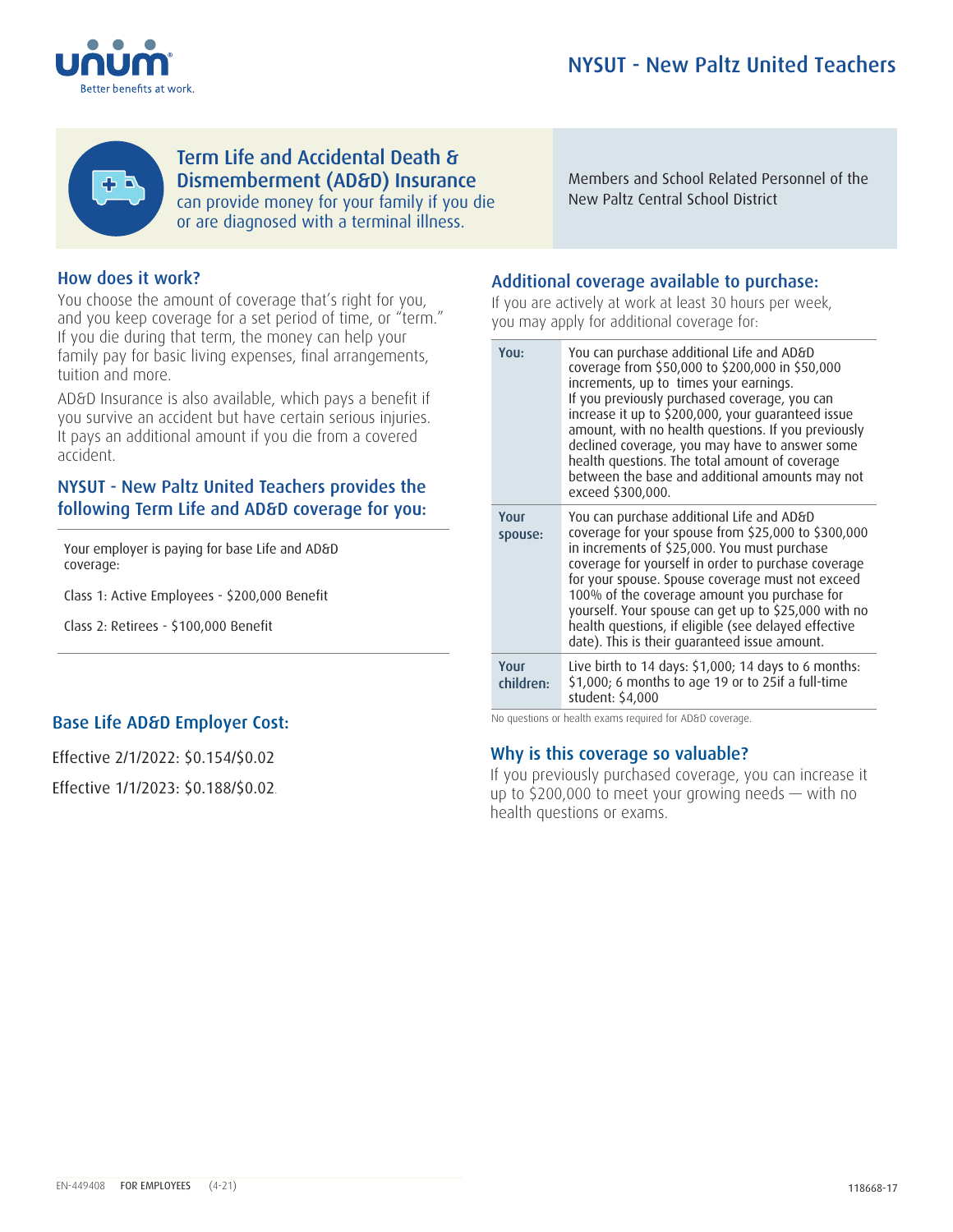# How much coverage can I get?

## **Calculate your costs <sup>1</sup> <sup>2</sup> <sup>3</sup> <sup>4</sup>**

- 1. Enter the coverage amount you want.
- 2. Divide by the amount shown.
- 3. Multiply by the rate. Use the rate table (at right) to find the rate based on age.

(Choose the age you will be when your coverage becomes effective. See your plan administrator for your plan effective date. To determine your spouse rate, choose the age the employee will be when coverage becomes effective. See your plan administrator for your plan effective date.)

4. Enter your cost.

| <b>Employee</b>   | .000 | $\div$ \$1,000 = \$ | X | $=$ |  |
|-------------------|------|---------------------|---|-----|--|
| <b>Spouse</b>     | .000 | $\div$ \$1,000 = \$ | X | $=$ |  |
| <b>Child</b>      | .000 | $\div$ \$4,000 = \$ | X | $=$ |  |
| <b>Total cost</b> |      |                     |   |     |  |

|           | <b>Employee monthly rate</b> | Spouse monthly rate        | Child monthly rate                 |  |
|-----------|------------------------------|----------------------------|------------------------------------|--|
| Age       | Per \$1,000<br>of coverage   | Per \$1,000<br>of coverage | \$0.270 per \$4,000 of<br>coverage |  |
|           | Cost                         | Cost                       |                                    |  |
| $15 - 24$ | \$0.050                      | \$0.110                    |                                    |  |
| $25 - 29$ | \$0.030                      | \$0.080                    |                                    |  |
| $30 - 34$ | \$0.050                      | \$0.100                    |                                    |  |
| $35 - 39$ | \$0.080                      | \$0.120                    |                                    |  |
| $40 - 44$ | \$0.120                      | \$0.190                    |                                    |  |
| $45 - 49$ | \$0.190                      | \$0.320                    |                                    |  |
| $50 - 54$ | \$0.340                      | \$0.570                    |                                    |  |
| 55-59     | \$0.560                      | \$0.910                    |                                    |  |
| $60 - 64$ | \$0.700                      | \$1.060                    |                                    |  |
| $65 - 69$ | \$1.220                      | \$1.780                    |                                    |  |
| $70 - 74$ | \$3.250                      | \$4.810                    |                                    |  |
| $75+$     | \$3.250                      | \$4.810                    |                                    |  |

Billed amount may vary slightly.

If you apply for coverage above the guaranteed issue amount, you will be asked health-related questions which may affect your ability to get the larger coverage amount. In order to purchase coverage for your dependents, you must buy coverage for yourself. Coverage amounts cannot exceed 100% of your coverage amounts.